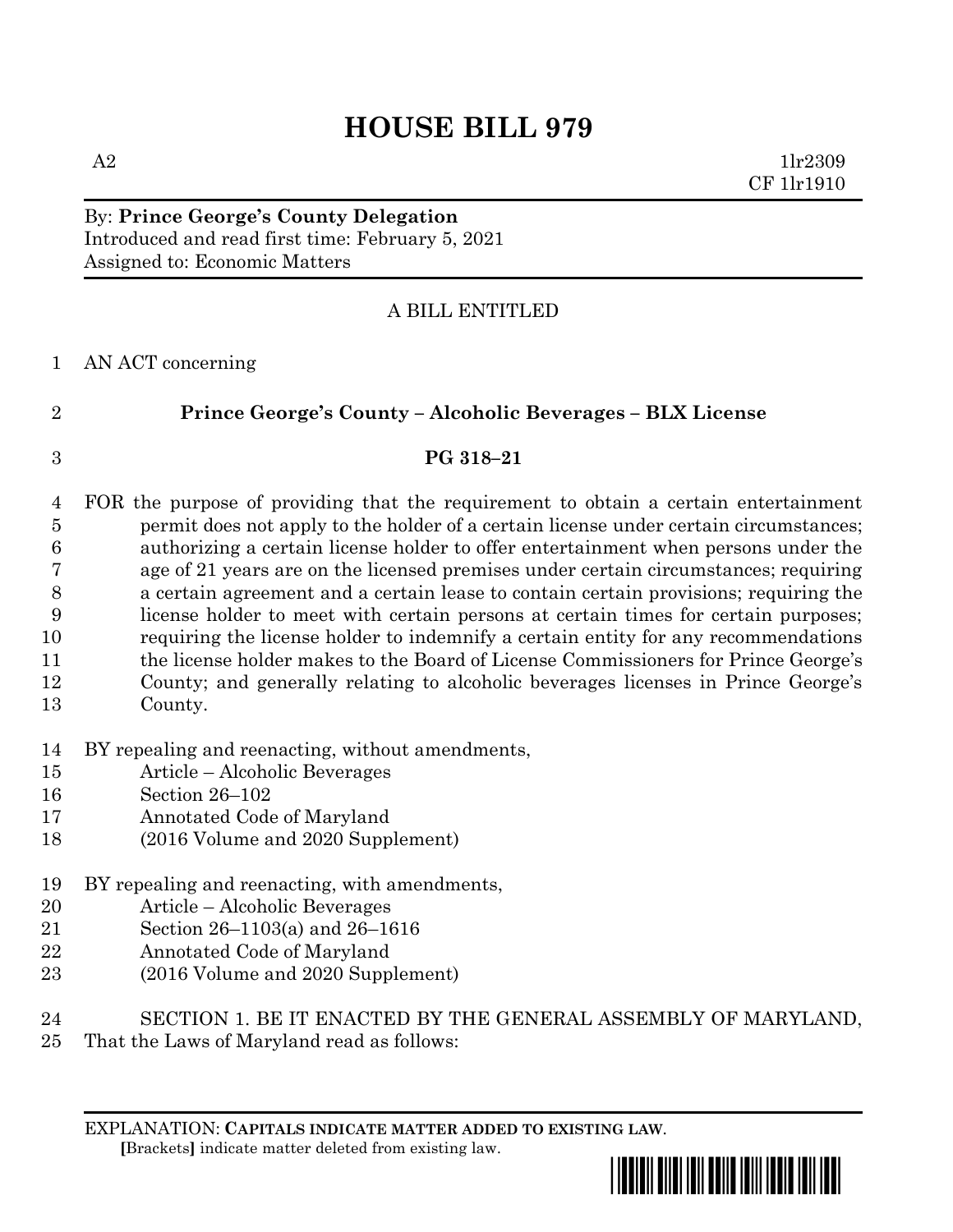|                     | $\overline{2}$                                                                                                                                                                                                                      |                                                                       | <b>HOUSE BILL 979</b>                                                                                                                                              |  |
|---------------------|-------------------------------------------------------------------------------------------------------------------------------------------------------------------------------------------------------------------------------------|-----------------------------------------------------------------------|--------------------------------------------------------------------------------------------------------------------------------------------------------------------|--|
| 1                   | <b>Article - Alcoholic Beverages</b>                                                                                                                                                                                                |                                                                       |                                                                                                                                                                    |  |
| $\overline{2}$      | $26 - 102.$                                                                                                                                                                                                                         |                                                                       |                                                                                                                                                                    |  |
| 3                   | This title applies only in Prince George's County.                                                                                                                                                                                  |                                                                       |                                                                                                                                                                    |  |
| 4                   | $26 - 1103.$                                                                                                                                                                                                                        |                                                                       |                                                                                                                                                                    |  |
| $\overline{5}$<br>6 | (a)<br>entertainment if:                                                                                                                                                                                                            | This section does not apply to a license holder that seeks to provide |                                                                                                                                                                    |  |
| 7<br>8<br>9         | the license of the license holder is issued under $\S 26-1003$ , $\S 26-1006$ , $\S 26$<br>(1)<br>26–1008, § 26–1009, § 26–1010, § 26–1011, § 26–1014, § 26–1015, § 26–1016, [or] §<br>26–1018.1, OR § 26–1616(H) of this title; or |                                                                       |                                                                                                                                                                    |  |
| 10<br>11            | the license is a veterans or fraternal Class C license and the license<br>(2)<br>holder provides entertainment that:                                                                                                                |                                                                       |                                                                                                                                                                    |  |
| 12                  |                                                                                                                                                                                                                                     | (i)                                                                   | is under the direct supervision of the license holder;                                                                                                             |  |
| 13<br>14            | public; and                                                                                                                                                                                                                         | (ii)                                                                  | is for adults, children, and families of the organization or the                                                                                                   |  |
| 15                  |                                                                                                                                                                                                                                     | (iii)                                                                 | when offered, ends not later than midnight.                                                                                                                        |  |
| 16                  | $26 - 1616.$                                                                                                                                                                                                                        |                                                                       |                                                                                                                                                                    |  |
| 17                  | There is a Class BLX license.<br>(a)                                                                                                                                                                                                |                                                                       |                                                                                                                                                                    |  |
| 18                  | (b)<br>The Board may issue the license for use in:                                                                                                                                                                                  |                                                                       |                                                                                                                                                                    |  |
| 19<br>20            | (1)<br>has:                                                                                                                                                                                                                         |                                                                       | a luxury-type restaurant, as defined in regulations of the Board, that                                                                                             |  |
| 21<br>$22\,$        |                                                                                                                                                                                                                                     | (i)                                                                   | a minimum capital investment of \$1,000,000 for a dining room<br>facility and kitchen equipment, not including the cost of the land, building, or lease; and       |  |
| 23                  |                                                                                                                                                                                                                                     | (ii)                                                                  | seating for at least 100 individuals; and                                                                                                                          |  |
| 24                  | (2)                                                                                                                                                                                                                                 |                                                                       | subject to subsection (c) of this section, a movie theater if:                                                                                                     |  |
| 25<br>26            |                                                                                                                                                                                                                                     | (i)                                                                   | the owner or operator of the movie theater has invested at least<br>\$5,000,000 in renovating or remodeling the movie theater;                                     |  |
| $27\,$<br>28<br>29  | beverages; and                                                                                                                                                                                                                      | (ii)                                                                  | excluding candy and popcorn, the average daily receipts from the<br>sale of food of the movie theater exceed the average daily receipts from the sale of alcoholic |  |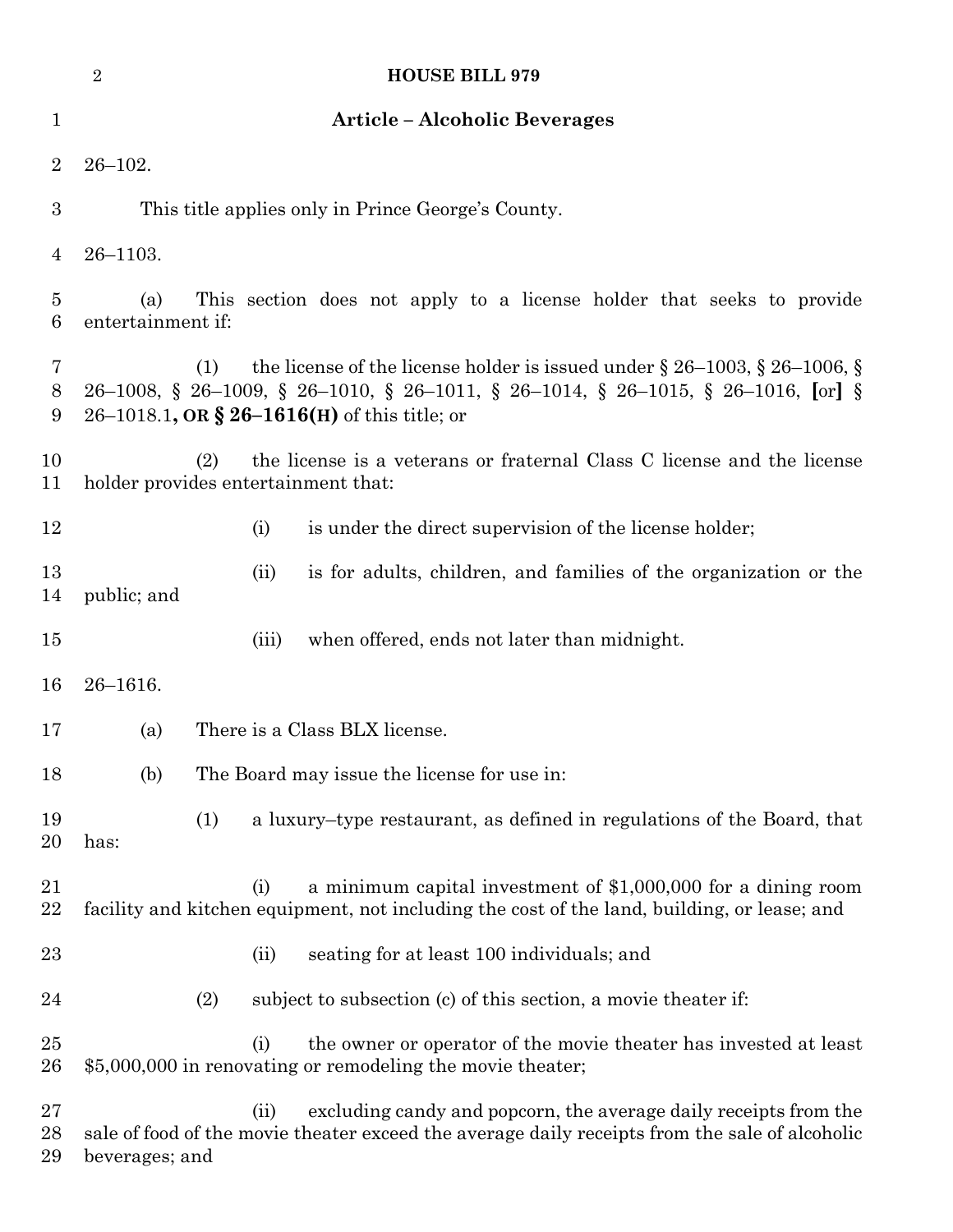#### **HOUSE BILL 979** 3

 (iii) any employee who serves alcoholic beverages is certified by an approved alcohol awareness program. (c) The Board may not issue a Class BLX license to a movie theater in the 26th legislative district. (d) The holder of a Class BLX license issued for a movie theater may serve only customers who have proof of admission to the movie theater. (e) (1) If the criteria under subsection (b)(1) of this section are met, the Board may issue or transfer one Class BLX license for use in a luxury–type restaurant on behalf of: 10 (i) the county; 11 (ii) the Maryland–National Capital Park and Planning Commission; or 13 (iii) a private concessionaire under contract with: 14 1. the county; or 2. the Maryland–National Capital Park and Planning Commission. (2) The Board may determine: 18 (i) the number of licenses to be issued; (ii) to whom the license may be issued; and (iii) whether a holder of an alcoholic beverages license may have an interest in one Class BLX license. (3) The license authorizes the license holder to sell beer, wine, and liquor for on–premises consumption. (f) (1) Subject to paragraphs (2) and (3) of this subsection, a person may not hold more than 15 Class BLX licenses. (2) The Board may issue: (i) a fifth license to a license holder only if the date of application for the fifth license is at least 1 year after the date the license holder was issued the fourth

license; and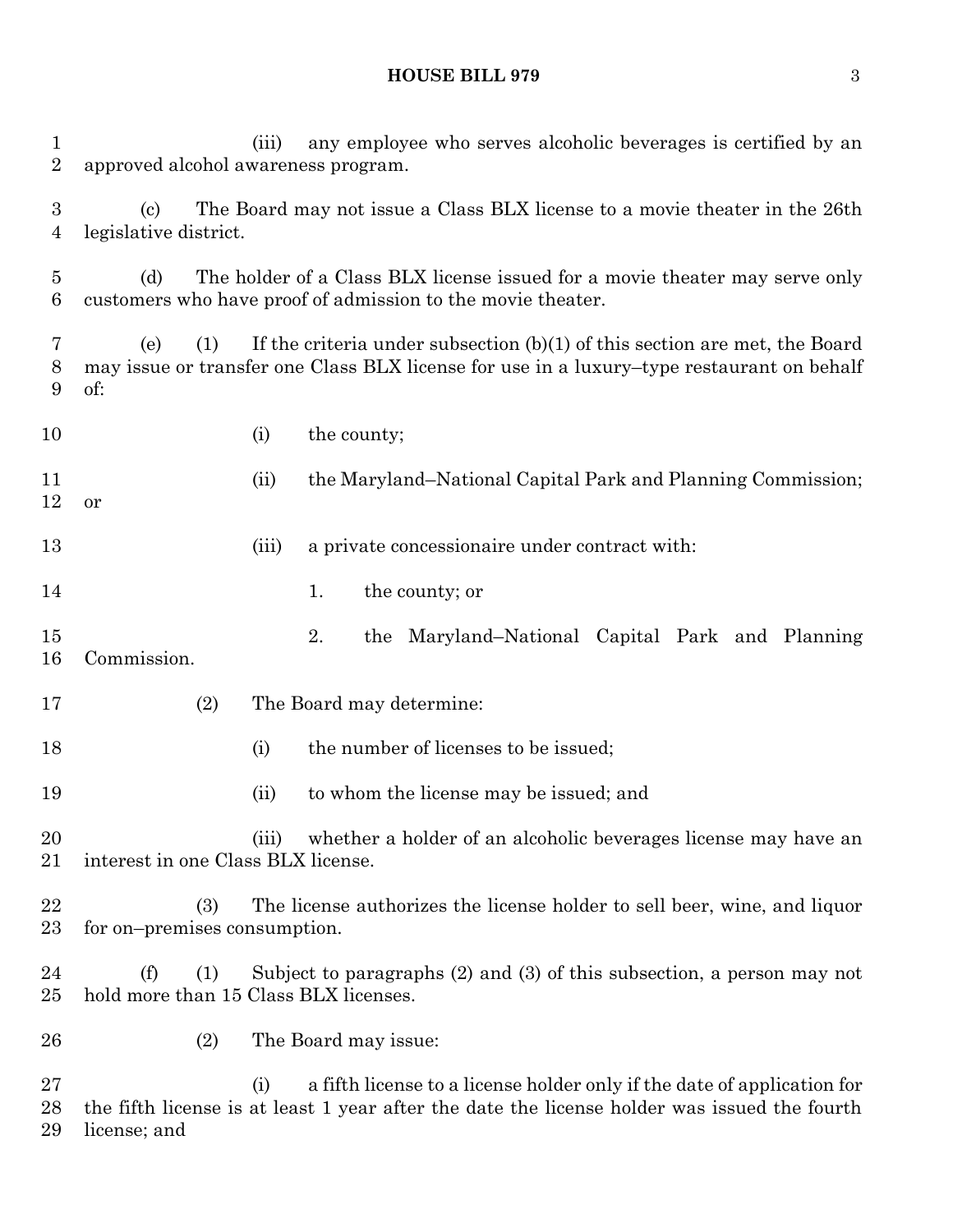## **HOUSE BILL 979**

 (ii) a sixth license only if the date of application for the sixth license is at least 1 year after the date the license holder was issued the fifth license.

 (3) In determining whether to issue a fifth, sixth, or subsequent license to a single license holder, the Board:

 (i) shall consider the number of licensed establishments existing in the area surrounding the site of the proposed licensed establishment; and

 (ii) may issue an additional license only if the Board determines that the proposed licensed establishment will enhance the recreational, business, and economic development of the area.

 (g) The profit realized from the sale of an alcoholic beverage under a license issued under subsection (e)(1) of this section may be for the use and benefit of the license holder.

 (h) **(1) THIS SUBSECTION APPLIES ONLY TO A LICENSE THAT IS ISSUED FOR AN ESTABLISHMENT THAT IS LOCATED ON THE CAMPUS OF THE UNIVERSITY OF MARYLAND, COLLEGE PARK WITHIN AN AREA THAT IS BOUNDED AS FOLLOWS: FROM THE INTERSECTION OF ROSSBOROUGH LANE AND DIAMONDBACK DRIVE, NORTH ON DIAMONDBACK DRIVE TO THE INTERSECTION WITH CAMPUS DRIVE, SOUTHEAST ON CAMPUS DRIVE TO THE POINT WHERE CAMPUS DRIVE RUNS DIRECTLY PARALLEL TO ROSSBOROUGH LANE WHERE IT INTERSECTS WITH RHODE ISLAND AVENUE, SOUTH FROM THE ROADWAY OF CAMPUS DRIVE TO THE INTERSECTION OF ROSSBOROUGH LANE AND RHODE ISLAND AVENUE, THEN NORTHWEST ALONG ROSSBOROUGH LANE BACK TO THE INTERSECTION OF ROSSBOROUGH LANE AND DIAMONDBACK DRIVE.**

 **(2) NOTWITHSTANDING § 26–1103.1 OF THIS TITLE, THE LICENSE HOLDER MAY OFFER ENTERTAINMENT WHEN INDIVIDUALS UNDER THE AGE OF 21 YEARS ARE PRESENT IF:**

 **(I) THE LICENSE HOLDER ENTERS INTO AN AGREEMENT WITH THE COLLEGE PARK CITY–UNIVERSITY PARTNERSHIP, THE CITY OF COLLEGE PARK, AND THE UNIVERSITY OF MARYLAND TO WORK TOGETHER TO PROVIDE A QUALITY RESTAURANT EXPERIENCE AND APPROPRIATE COMMUNITY–ORIENTED ENTERTAINMENT TARGETED TOWARD BOTH THE LOCAL AND CAMPUS COMMUNITIES; AND** 

 **(II) THE LEASE OF THE PROPERTY ON WHICH THE LICENSED PREMISES IS LOCATED INCLUDES PROVISIONS THAT REQUIRE THE LICENSE HOLDER TO:**

**1. IMMEDIATELY NOTIFY THE LANDLORD OF ANY**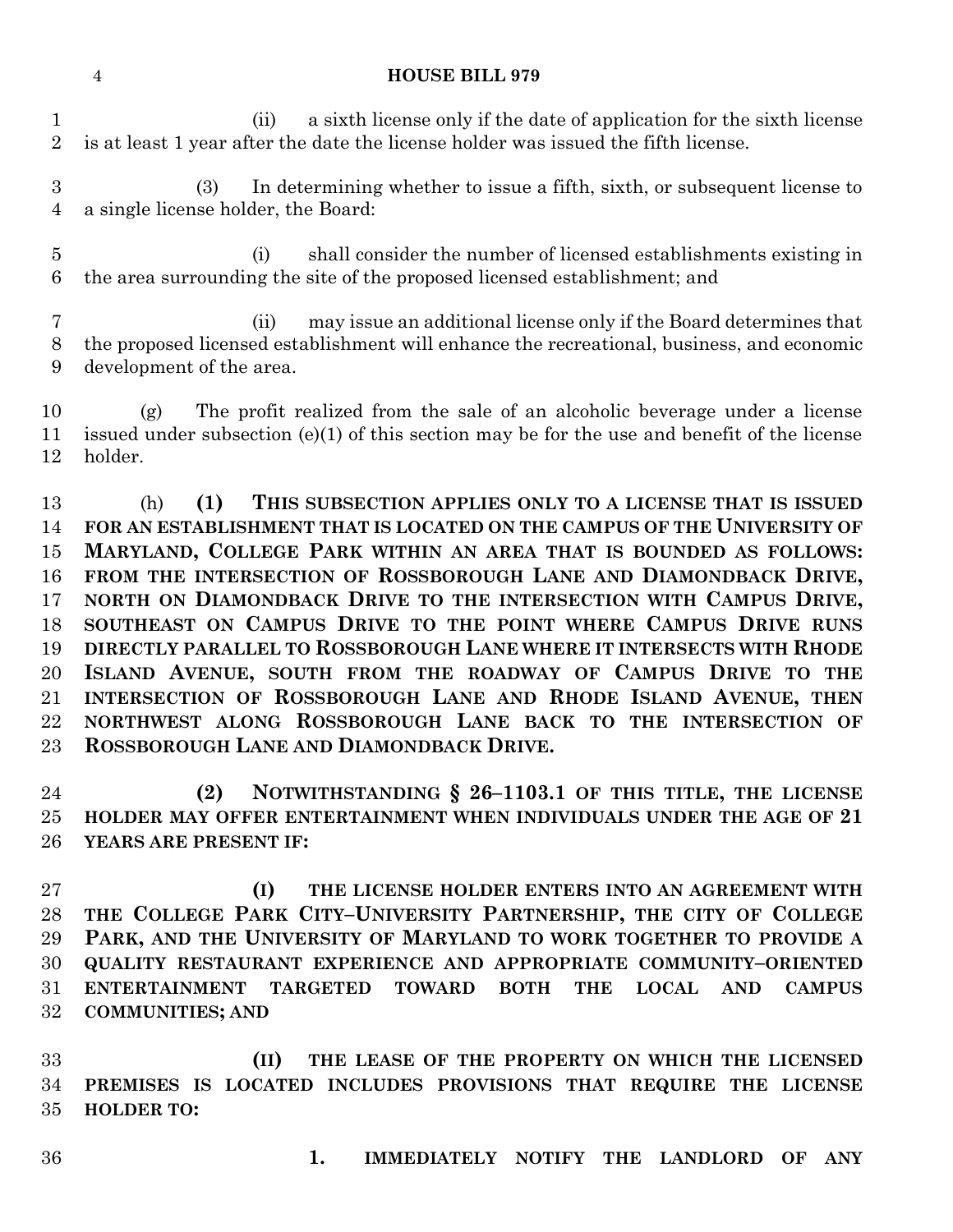### **HOUSE BILL 979** 5

 **VIOLATION OR CITATION RELATING TO THE LICENSE; 2. WORK CLOSELY WITH THE COLLEGE PARK CITY–UNIVERSITY PARTNERSHIP AND ITS MEMBERS TO MAINTAIN A SAFE AND HEALTHY COMMUNITY–ORIENTED ESTABLISHMENT; 3. PROVIDE TO THE COLLEGE PARK CITY–UNIVERSITY PARTNERSHIP AND ITS MEMBERS EACH MONTH A LIST OF UPCOMING EVENTS; 4. PARTICIPATE IN REVIEWS; 5. MAINTAIN AND OPERATE THE FACILITY IN A MANNER THAT IS SAFE, HEALTHY, AND COMMUNITY–ORIENTED; AND 6. REFRAIN FROM ADVERTISEMENTS OR INDUCEMENTS THAT MAY BE INTERPRETED TO ENCOURAGE CONSUMPTION OF ALCOHOLIC BEVERAGES BY UNDERAGE PATRONS. (3) THE AGREEMENT UNDER PARAGRAPH (2)(I) OF THIS SUBSECTION SHALL PROVIDE THAT: (I) LIVE MUSIC AND ENTERTAINMENT WILL GENERALLY START BY 8:00 P.M. OR 9:00 P.M. AND END BY MIDNIGHT, BUT MAY ON OCCASION OCCUR BETWEEN 8:00 A.M. AND 8:00 P.M.; (II) IF AN EVENT IS ANTICIPATED TO EXTEND LATER THAN MIDNIGHT, THE LICENSE HOLDER SHALL INFORM AND REQUEST COMMENT FROM THE UNIVERSITY OF MARYLAND AND THE COLLEGE PARK CITY–UNIVERSITY PARTNERSHIP; AND (III) THE LICENSE HOLDER SHALL EMPLOY APPROPRIATE LEVELS OF SECURITY FOR EVERY LIVE MUSIC AND ENTERTAINMENT EVENT. (4) THE LICENSE HOLDER SHALL MEET WITH THE COLLEGE PARK CITY–UNIVERSITY PARTNERSHIP BOARD OF DIRECTORS EVERY 6 MONTHS TO REVIEW REPORTS AND SECURITY MEASURES AND TO ASSIST IN IMPROVEMENT OF COMMUNITY–ORIENTED EVENTS. (5) THE LICENSE HOLDER SHALL INDEMNIFY THE COLLEGE PARK CITY–UNIVERSITY PARTNERSHIP FOR ANY RECOMMENDATIONS THE LICENSE HOLDER MAKES TO THE BOARD.**

**(I)** The annual license fee is \$3,875.